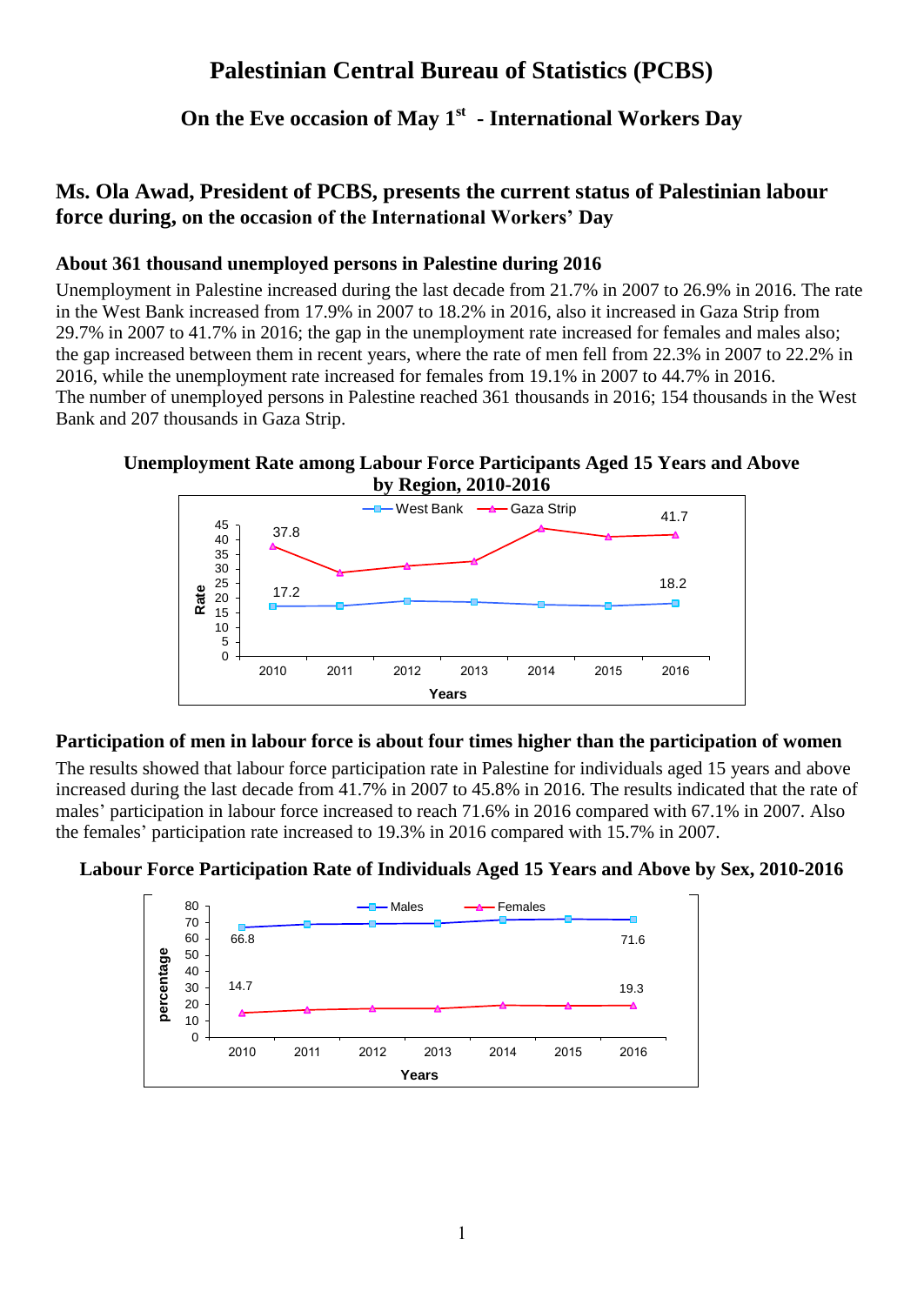#### **680 thousands of the employed are wage employees**

The number of wage employees in Palestine amounted to 680 thousands, of whom 344 thousands employed in the West Bank and 227 thousands employed in Gaza Strip; while 89 thousands employed in Israel and 20 thousands employed in Israeli settlements. While the number of wage employees in the private sector in Palestine amounted to 360 thousands, of whom 238 thousands in the West Bank, and 122 thousands in Gaza Strip.

#### **The Private Sector is the dominant employer in Palestine**

The percentage of wage employees in the private sector increased from 47.7% in 2007 to 53% in 2016. The percentage of wage employees in Israel and the Israeli settlements increased from 14.0% to about 15.9% during the same period, while in the public sector decreased from 38.3% in 2007 to 31.1% in 2016.

Regarding wage employees in the West Bank, more than half of the employees 53% work in the private sector compared with 23% in the public sector and 24% work in Israel and Israeli settlements. The private sector was the largest employer in Gaza Strip with 54% compared with 46% in the public sector.

#### **One fourth of wage employees in the private sector work in technical and specialized occupations**

About 25% of wage employees work as professionals or technicians in Palestine; 15% for males and 70% for females. In addition, 18% of wage employees in Palestine work in crafts and related businesses (21% for males and 2% for females).

#### **Low average real wages in the private sector**

The average daily real wage (base year: 2010) in the private sector in Palestine decreased from about 81 NIS in 2007 to about 70 NIS in 2016. The real wage in the Gaza Strip decreased sharply from about 64 NIS in 2007 to about 46 NIS in 2016, and in the West Bank decreased from about 86 NIS to about 82 NIS during the same period (wage employee in Israel and settlements are excluded).

Services sector in the private sector recorded the highest average daily real wage at 97 NIS in the West Bank and 75 NIS in Gaza Strip, followed by construction sector with 92 NIS in the West Bank and 45 NIS in Gaza Strip. The agriculture sector recorded the lowest average daily wage at 62 NIS in the West Bank and 25 NIS in Gaza Strip.

#### **About 35% of wage employees in the private sector received less than the minimum wage (1,450 NIS) in Palestine.**

In the West Bank, about 18% of wage employees in the private sector received less than minimum monthly wage about 41,600 wage employees with an average of monthly wage by 1,063 NIS.

In Gaza Strip, the percentage of wage employees in the private sector who received less than minimum monthly wage was 69% of 84,900 wage employees with an average of monthly wage 744 NIS.

The average actual weekly work hours for wage employees in Palestine reached 42 hours; 41 hours for wage employees in the public sector, 43 hours for wage employees in the private sector.

### **About one fifth of wage employees received retirement benefits**

About 22% of wage employees received retirement or end of service benefits, while 23% received paid annual leave, 22% received paid annual sick leave and 38% of wage female employees received paid maternity leave.

#### **More than one fourth of wage employees in the private sector have work contracts**

29% of wage employees in the private sector have work contracts in Palestine; 27% in the West Bank and 22% in Gaza Strip.